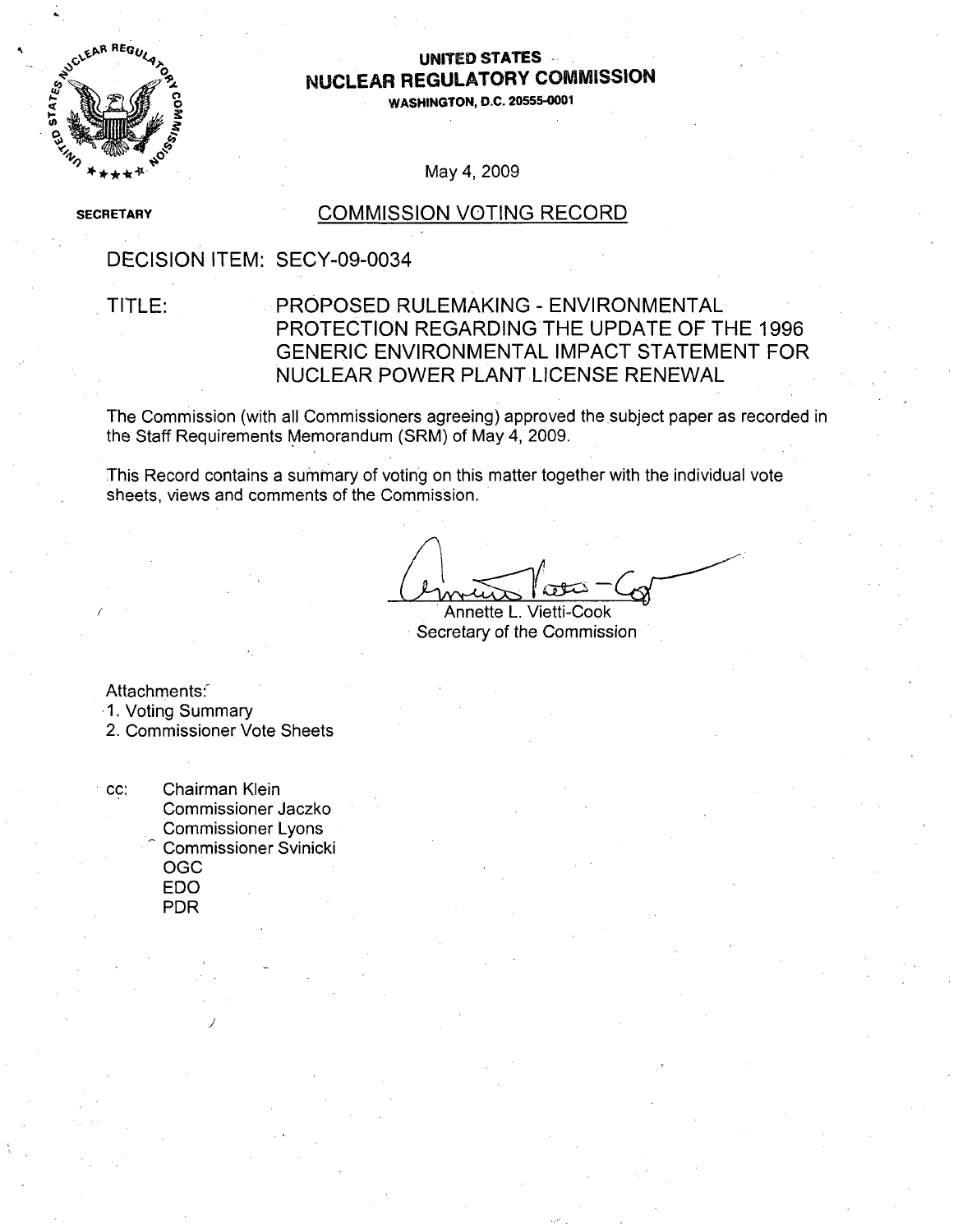## VOTING SUMMARY - SECY-09-0034

## RECORDED VOTES

|                       | <b>NOT</b><br>APRVD DISAPRVD ABSTAIN PARTICIP COMMENTS<br><b>DATE</b> |       |         |
|-----------------------|-----------------------------------------------------------------------|-------|---------|
| <b>CHRM. KLEIN</b>    |                                                                       | X     | 4/6/09  |
| COMR. JACZKO          |                                                                       | $X -$ | 4/24/09 |
| <b>COMR. LYONS</b>    |                                                                       |       | 4/8/09  |
| <b>COMR. SVINICKI</b> |                                                                       |       | 4/28/09 |

# **COMMENT RESOLUTION**

In their vote sheets, all Commissioners approved the staff's recommendation and provided some additional comments. Subsequently, the comments of the Commission were incorporated into the guidance to staff as reflected in the SRM issued on May 4, 2009.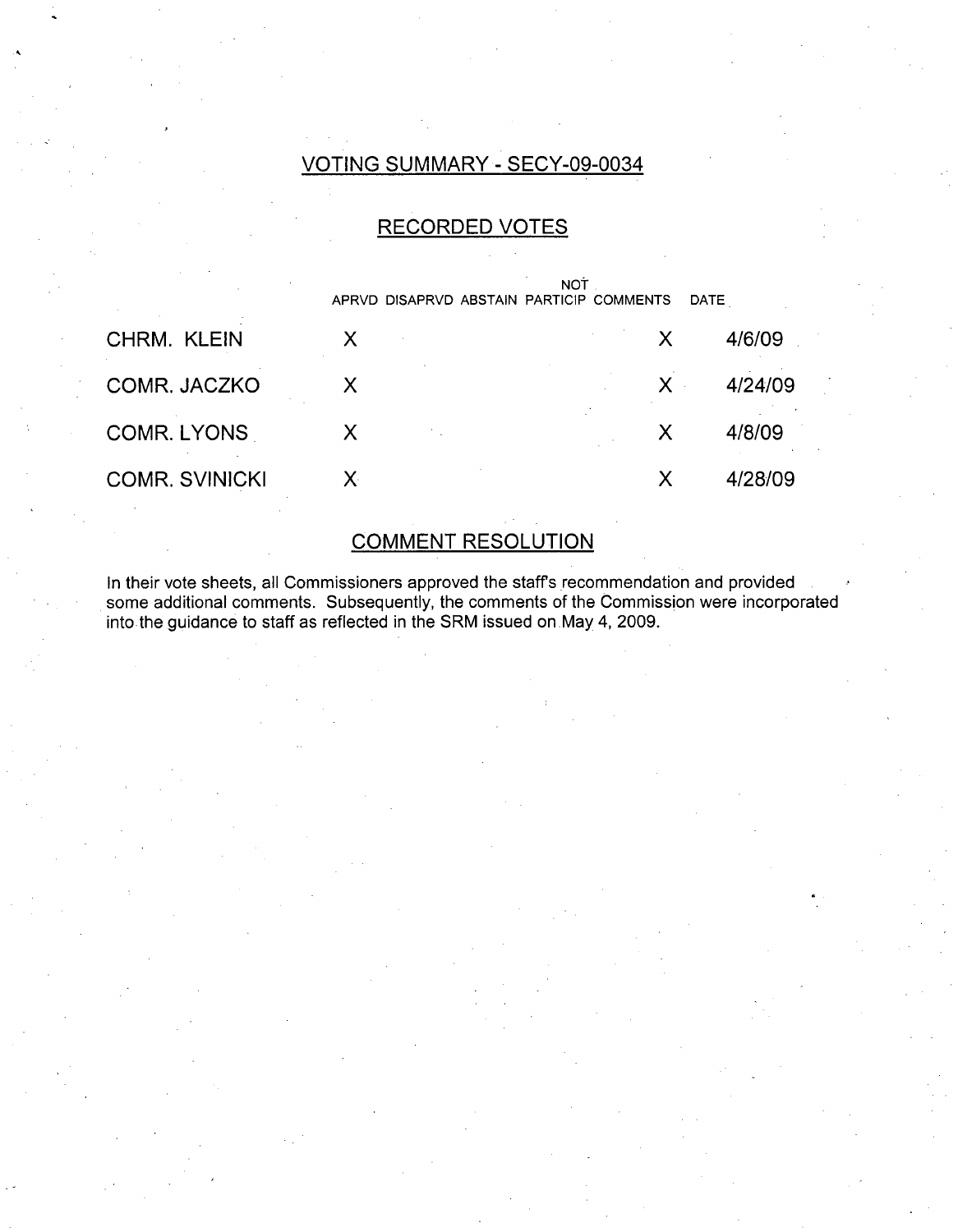## RESPONSE SHEET

TO: Annette Vietti-Cook, Secretary

FROM: CHAIRMAN KLEIN

SUBJECT: SECY-09-0034- PROPOSED RULEMAKING - ENVIRONMENTAL PROTECTION REGARDING THE UPDATE OF THE 1996 GENERIC ENVIRONMENTAL IMPACT STATEMENT FOR NUCLEAR POWER PLANT LICENSE RENEWAL

Approved xx Disapproved Abstain

Not Participating **\_**

COMMENTS: Below Attached xx None

SIGNATURE

**q1 /40I** DATÈ<sup>1</sup>

Entered on "STARS" Yes XX No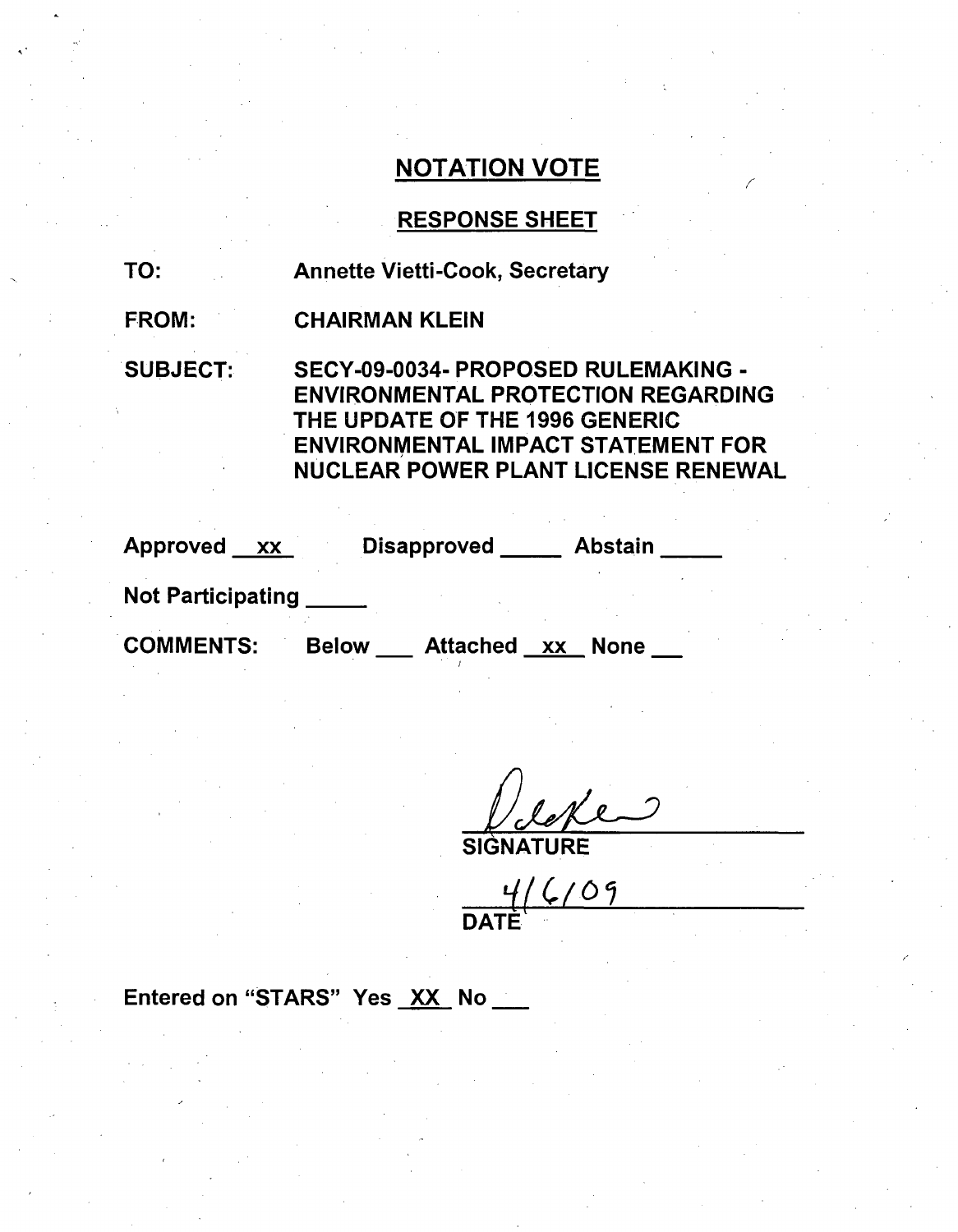## Chairman Klein's Comments on SECY-09-0034

I approve of the staff' s recommendation to publish, for public comment, the proposed rule amending Title 10, Part 51, "Environmental Protection Regulations for Domestic Licensing and Related Regulatory Functions," of the Code of Federal Regulations (10 CFR Part 51), and the associated draft regulatory analysis and guidance documents.

I commend the staff for its hard work in drafting this rulemaking effort, which is important in meeting our obligations for providing clear guidance for the efficient submission of license renewal applications, as well as our performance of license renewal application reviews.

The staff should consider including in the guidance documents being published with this proposed rule a reference to the National Academy of Science, Biological Effects of Ionizing Radiation (BEIR) VII Report, "Health Risks From Exposure to Low Levels of Ionizing Radiation," indicating how the staff utilized this report in drafting the proposed rule.

I also have two minor editorial comments; In Enclosure 1, page 3, remove the "-" after "(800)" in the second sentence, and on page 29, add the word "issue" after "Category 1", in issue number 47.

 $\frac{4/6/09}{\text{Date}}$ 

 $\mathcal{C}_{\mathcal{C}}$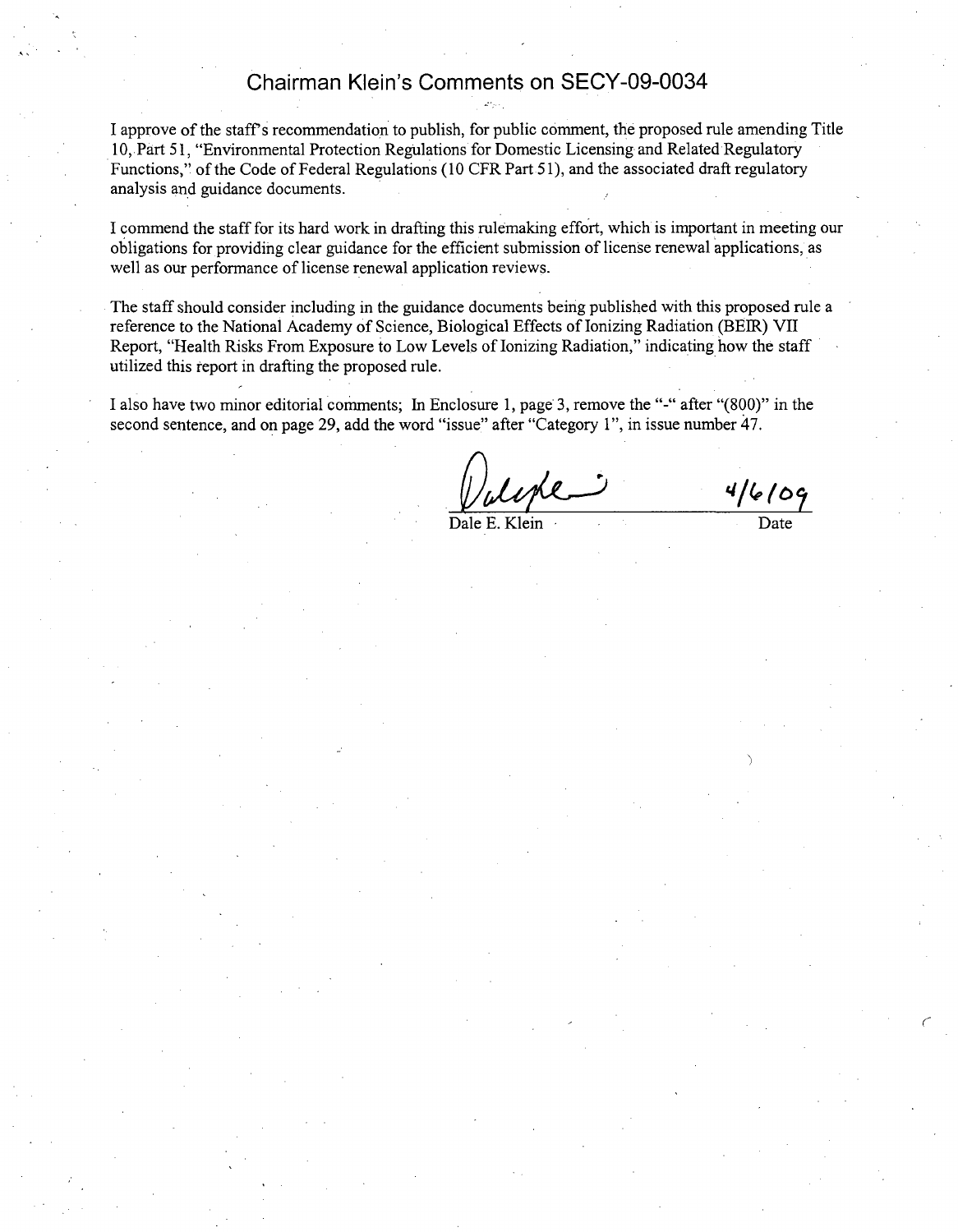## RESPONSE SHEET

| TO: |  |  | <b>Annette Vietti-Cook, Secretary</b> |  |
|-----|--|--|---------------------------------------|--|
|-----|--|--|---------------------------------------|--|

FROM: COMMISSIONER JACZKO

SUBJECT: SECY-09-0034 - PROPOSED RULEMAKING -ENVIRONMENTAL PROTECTION REGARDING THE UPDATE OF THE 1996 GENERIC ENVIRONMENTAL IMPACT STATEMENT FOR NUCLEAR POWER PLANT LICENSE RENEWAL

| Approved X               | <b>Disapproved</b> | <b>Abstain</b> |  |
|--------------------------|--------------------|----------------|--|
|                          |                    |                |  |
| <b>Not Participating</b> |                    |                |  |

COMMENTS: Below Attached X None

**SIGNATURE**  $04/2$ <sup>1</sup> /2009 **DATE** 

Entered on "STARS" Yes X No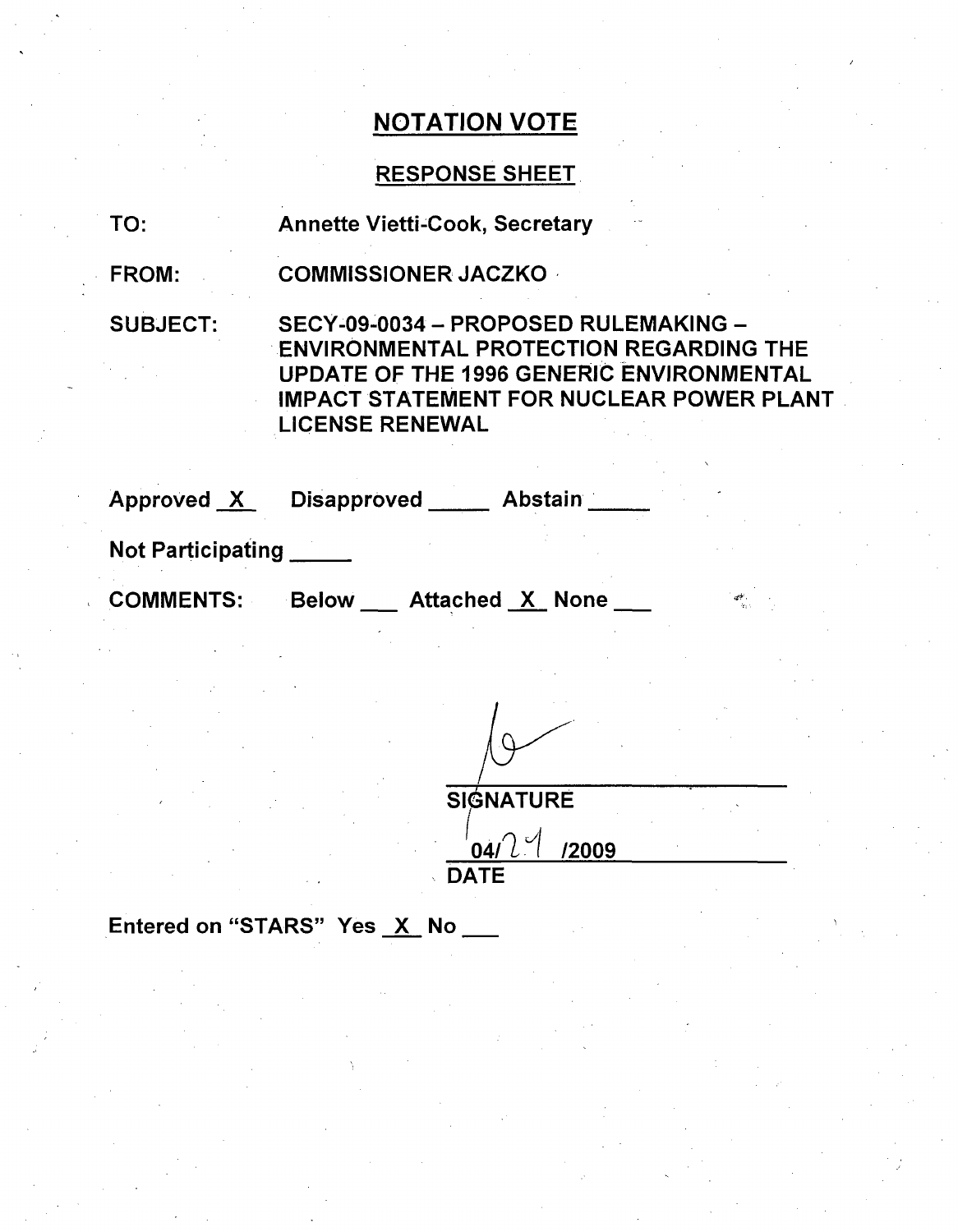### Commissioner Jaczko's Comments on SECY-09-0034 Proposed Rulemaking **-** Environmental Protection Regarding Update of the **1996** Generic Environmental Impact Statement for Nuclear Power Plant License Renewal

I approve of the publication of the proposed rule updating the findings in 10 CFR Part 51 associated with the National Environmental Policy Act issues for license renewal. I look forward to hearing from our stakeholders on some of the changes proposed for this rule and the associated Generic Environmental Impact Statement.

I also join my colleagues in applauding the staff for their efforts on this project, despite budgetary obstacles. I have been troubled by the continued low prioritization that rulemakings receive in implementation of the NRC's budget and hope that, in the future, we can do a better job of ensuring that one of our most critical public processes - that of rulemakings – receives the attention and focus that it should. The Commission indicated its intent to revisit this generic analysis on a 10-year cycle and I believe it is important for public confidence that the agency try harder to hold itself to its commitments.

I believe it would also be helpful for the statements of consideration (SOC) to explain that in complying with the agency's environmental regulations, pursuant to section 51.34(c)(3)(iv), a utility is required to provide any new and significant information to the agency, even on a category 1 issue. I recognize this is captured in regulation and that specific regulation is not being changed by these amendments, but I think that a short explanation in the SOC in this regard may eliminate some confusion for those not as familiar with our environmental review process.

Finally, I understand the staff intends to hold 4 public meetings, one in each region, during the comment period on this rule. It is unfortunate that the Commission has not yet provided the staff with the capability to webstream meetings from offsite locations. This is precisely the type of generic issue that lends itself to webstreaming since participant interest is not based upon geography. Thus, I encourage the staff to consider hosting an additional public meeting here at headquarters where we do have the ability to webstream so that we maximize the potential to include all interested stakeholders in this important rulemaking effort.

Gregory B. Jaczko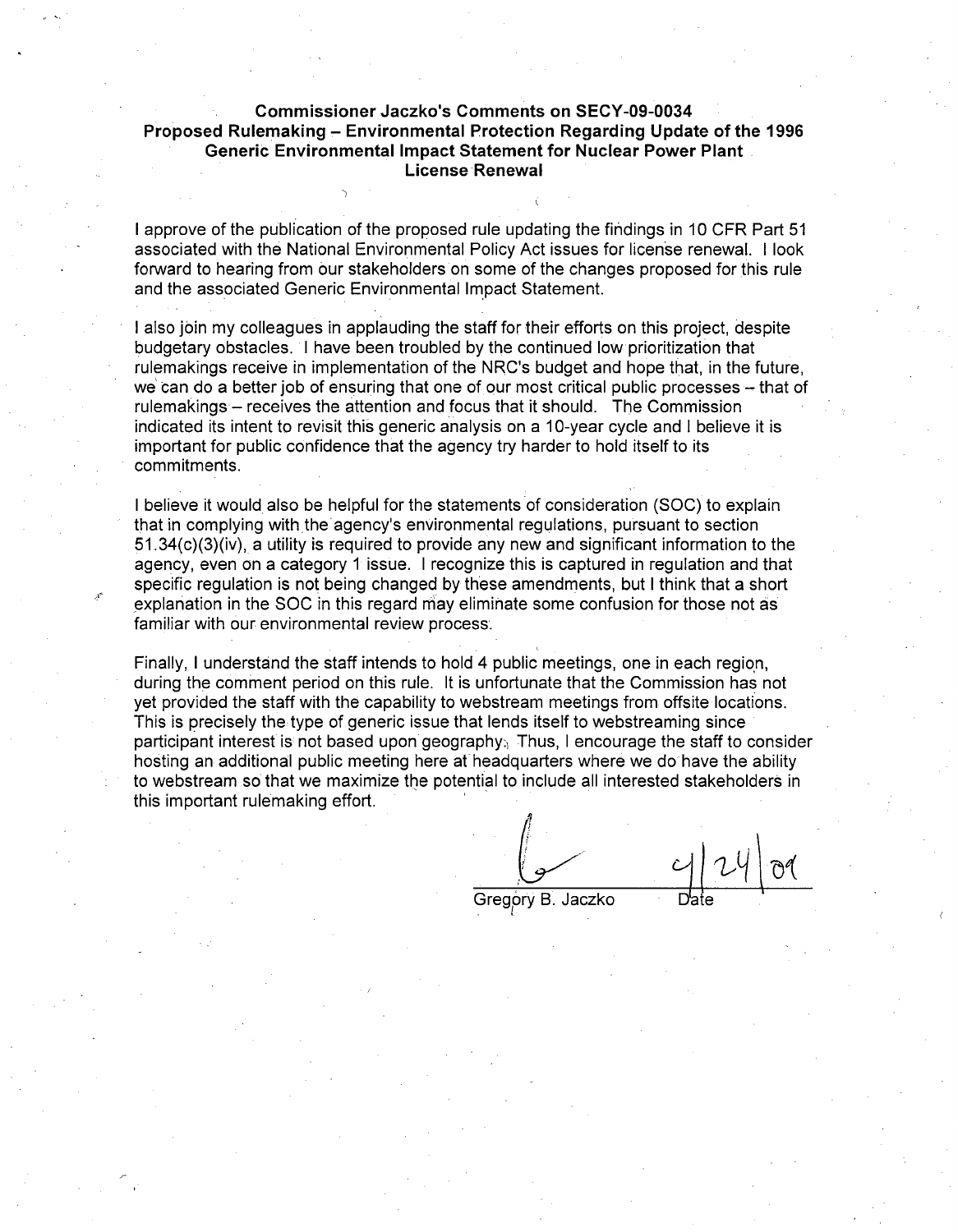## RESPONSE SHEET

TO: Annette Vietti-Cook, Secretary

FROM: COMMISSIONER LYONS

SUBJECT: SECY-09-0034 - PROPOSED RULEMAKING - **.** ENVIRONMENTAL PROTECTION REGARDING THE UPDATE OF THE 1996 GENERIC ENVIRONMENTAL IMPACT STATEMENT FOR NUCLEAR POWER PLANT LICENSE RENEWAL

| Approved X               | <b>Disapproved</b>         | <b>Abstain</b> |
|--------------------------|----------------------------|----------------|
| <b>Not Participating</b> |                            |                |
| <b>COMMENTS:</b>         | Attached X<br><b>Below</b> | <b>None</b>    |

Peter B. L ṽons̃ **SIGNATURE** 

4/  $\frac{1}{2}$  /09 **DATE** 

Entered on "STARS" Yes X No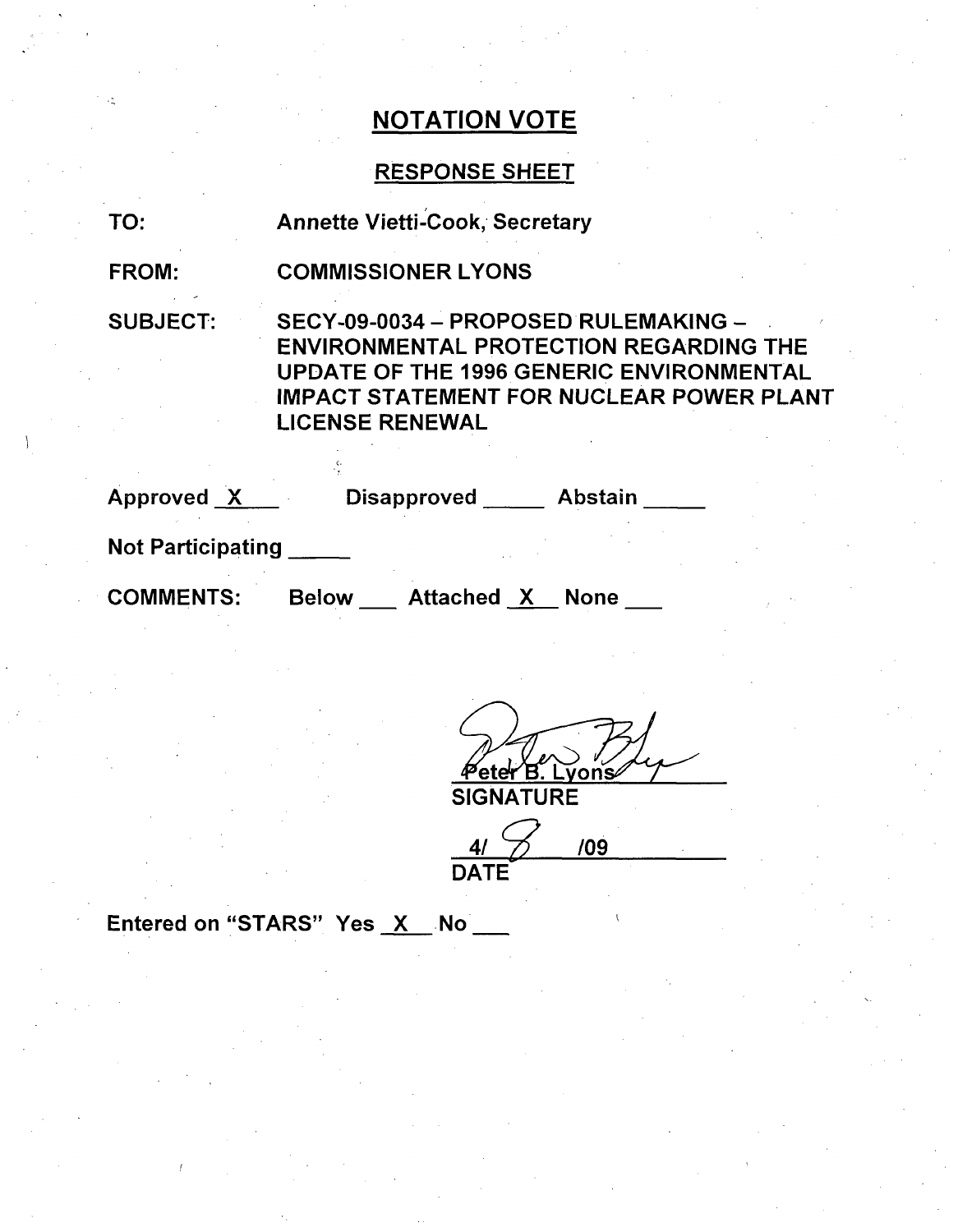### Commissioner Lyons' Comments on SECY-09-0034

Proposed Rulemaking - Environmental Protection Regarding the Update of the **1996** Generic Environmental Impact Statement for Nuclear Power Plant License Renewal

I approve the publication of the proposed rule and draft regulatory analysis in the *Federal Register,* as recommended by the staff in SECY-09-0034, subject to the attached editorial corrections.

I would also like to thank the staff for their efforts to develop this proposed rule. I believe that the proposed restructuring of table B-1 by resource area is a notable example of improving the usability of our regulations and will lead to greater efficiencies and effectiveness.

Editorial corrections in attached file.

Date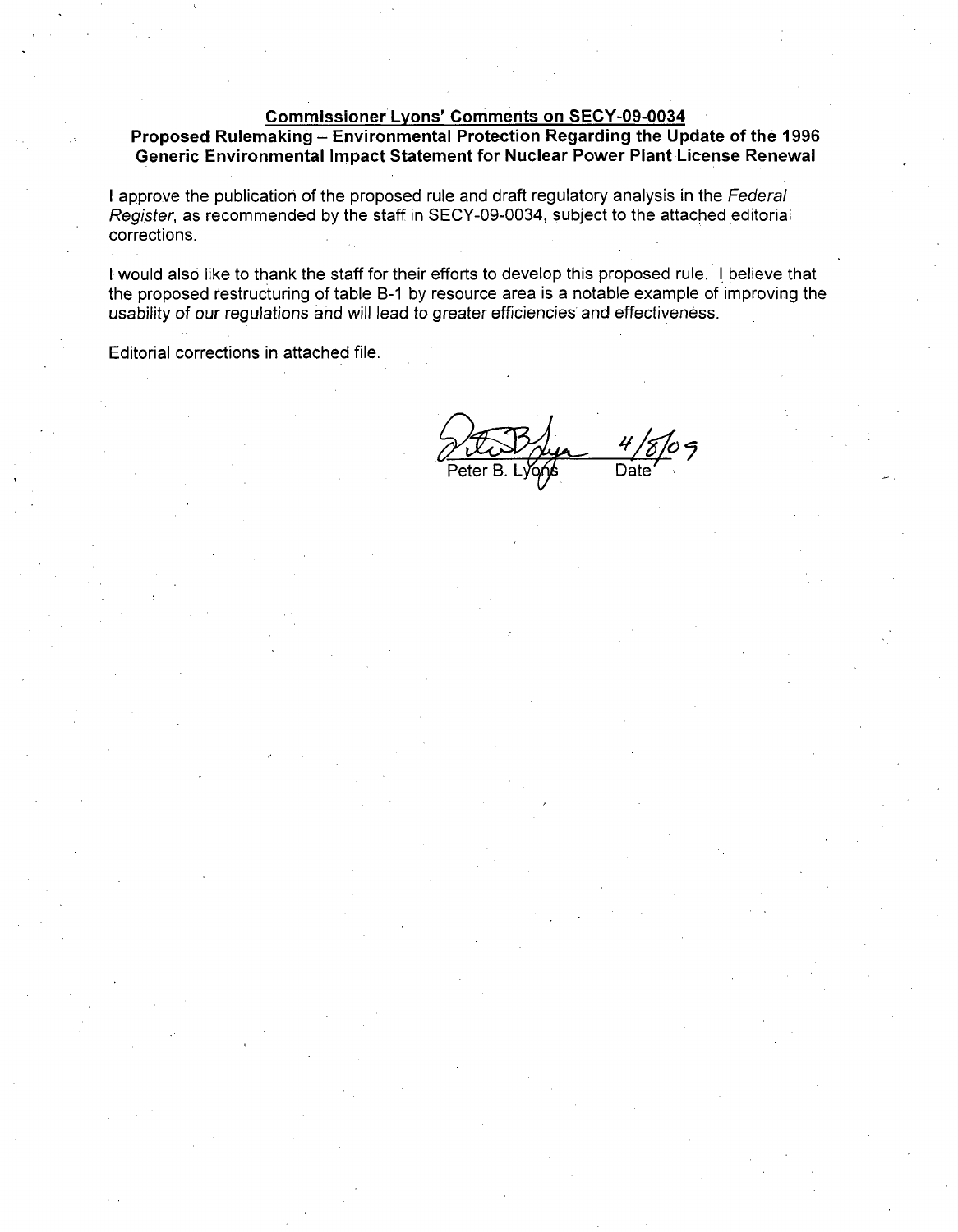Environmental issues in the revised GElS are arranged by-resource area. This -perspective is a change from the 1996 GElS in which environmental issues were arranged by power plant systems (e.g., cooling systems, transmission lines) and activities (e.g., refurbishment). The structure of the revised GElS adopts the NRC's standard format for EISs as established in Part 51, Appendix A to Subpart A of Part 51--"Format for Presentation of Material in Environmental Impact Statements." The environmental impacts of license renewal activities, including plant operations and refurbishment along with replacement power alternatives, are addressed in each resource area. The revised GElS summarizes environmental impact issues under the following resource areas: (1) land use and visual resources; (2) meteorology, air quality, and noise; (3) geology, seismology, and soils; (4) hydrology (surface water and groundwater); (5) ecology (terrestrial ecology, aquatic ecology, threatened, endangered, and protected species and essential fish habitat); (6) historic and cultural resources; (7) socioeconomics; (8) human health (radiological and nonradiological hazards); (9) environmental justice; and (10) waste management and pollution prevention. The proposed rule revises Table B-1 in Appendix B to Subpart A of Part 51 to follow the organizational format of the revised GEIS.

Environmental impacts of license renewal and the resources that could be affected were identified in the revised GELS. The general analytical approach for identifying environmental impacts was to (1) describe the nuclear power plant activity that could affect the resource, (2) identify the resource that is affected, (3) evaluate past license renewal reviews and other available information, (4) assess the nature and magnitude of the environmental impact on the affected resource, (5) characterize the significance of the effects, (6) determine whether the results of the analysis apply to all nuclear power plants (whether the impact issue is Category 1 or Category 2), and (7) consider additional mitigation measures for adverse impacts. Identifying environmental impacts (or issues) was conducted in an iterative rather than a stepwise manner.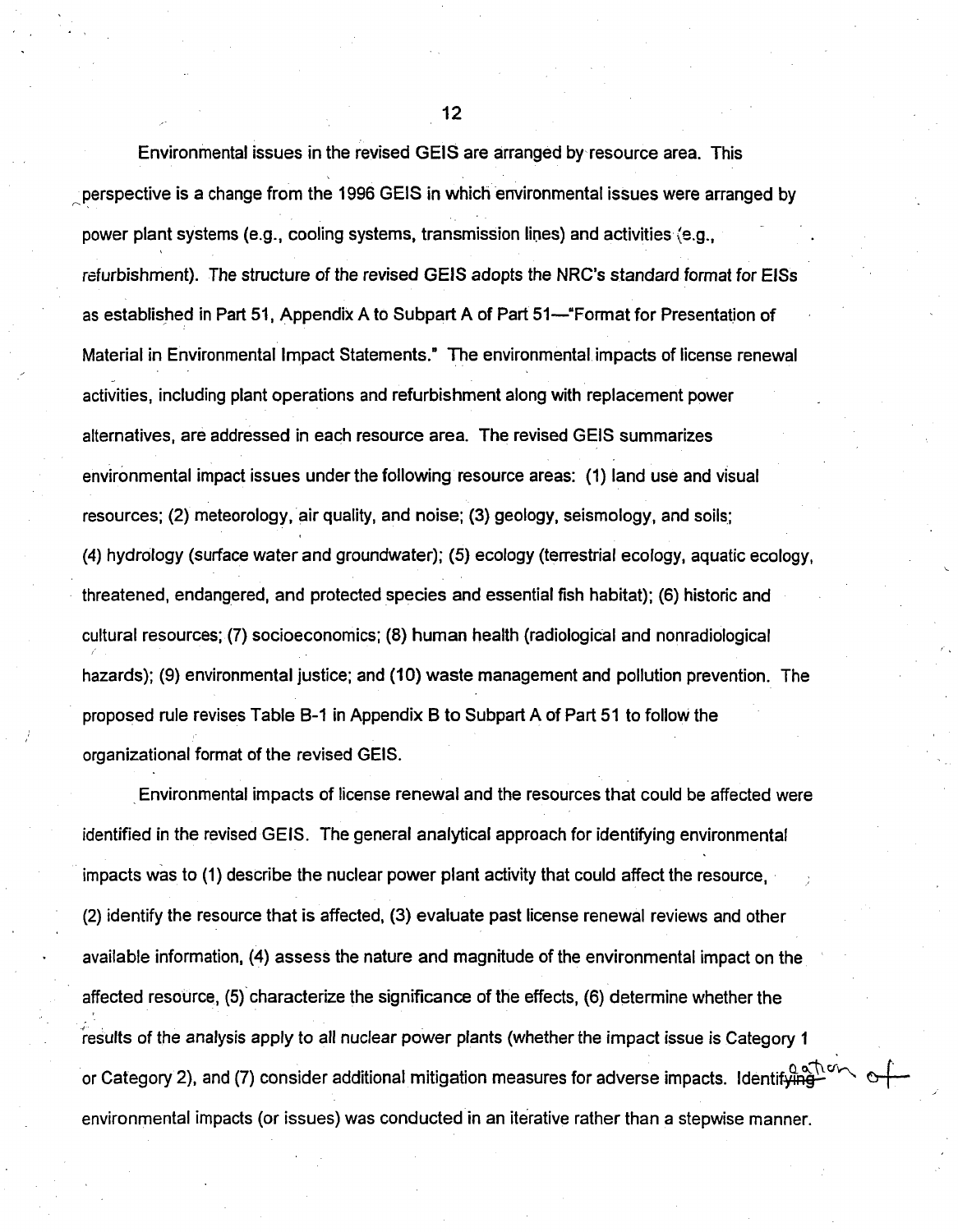with the requirements of  $\S 51.53(c)$  (iv), an applicant would only be required to describe in its environmental report any "new and significant information" of which it is aware.

*(4) Existing Issue Category,Change from Category I to Category 2.* These would include issues that were considered'as Category 1 in the 1996 GElS and would now be considered as Category 2 in the revised GELS. An applicant that previously did not have to provide an analysis on the environmental impacts associated with these issues would now be required to conduct an assessment of the environmental impacts and include it in the environmental report.

### V. Proposed Actions and Basis for Changes to Table B-1.

The revised GElS which is concurrently issued for public comment and publicly available (ADAMS Accession No. ML090220654) provides a summary change table comparing the ninety-two environmental issues in the 1996 GElS with the eventy-eight environmental issues in the revised GEIS. The proposed rule amends Table B-1in Appendix B to Subpart A, "Summary of Findings on NEPA Issues for License Renewal of Nuclear Power Plants," to reflect the changes made in the revised GEIS. The changes to Table B-1 are described below: *(i) Land Use*

(1) Onsite Land Use - "Onsite land use" remains a Category 1 issue. The proposed rule makes minor clarifying changes to the finding column of Table B-1 for this issue.

(2) Offsite Land Use - The proposed rule language combines two Category 2 issues, "Offsite land use (refurbishment)" and "Offsite land use (license renewal term)" reclassifies this combined issue as a Category **I** issue, and names it, "Offsite land use." The finding column of the current Table **B-1** for "Offsite land use (refurbishment)" indicates that impacts may be of moderate significance at plants in low population areas. The finding column of the current Table B-1 for "Offsite land use (license renewal term)" indicates that significant changes in land use may be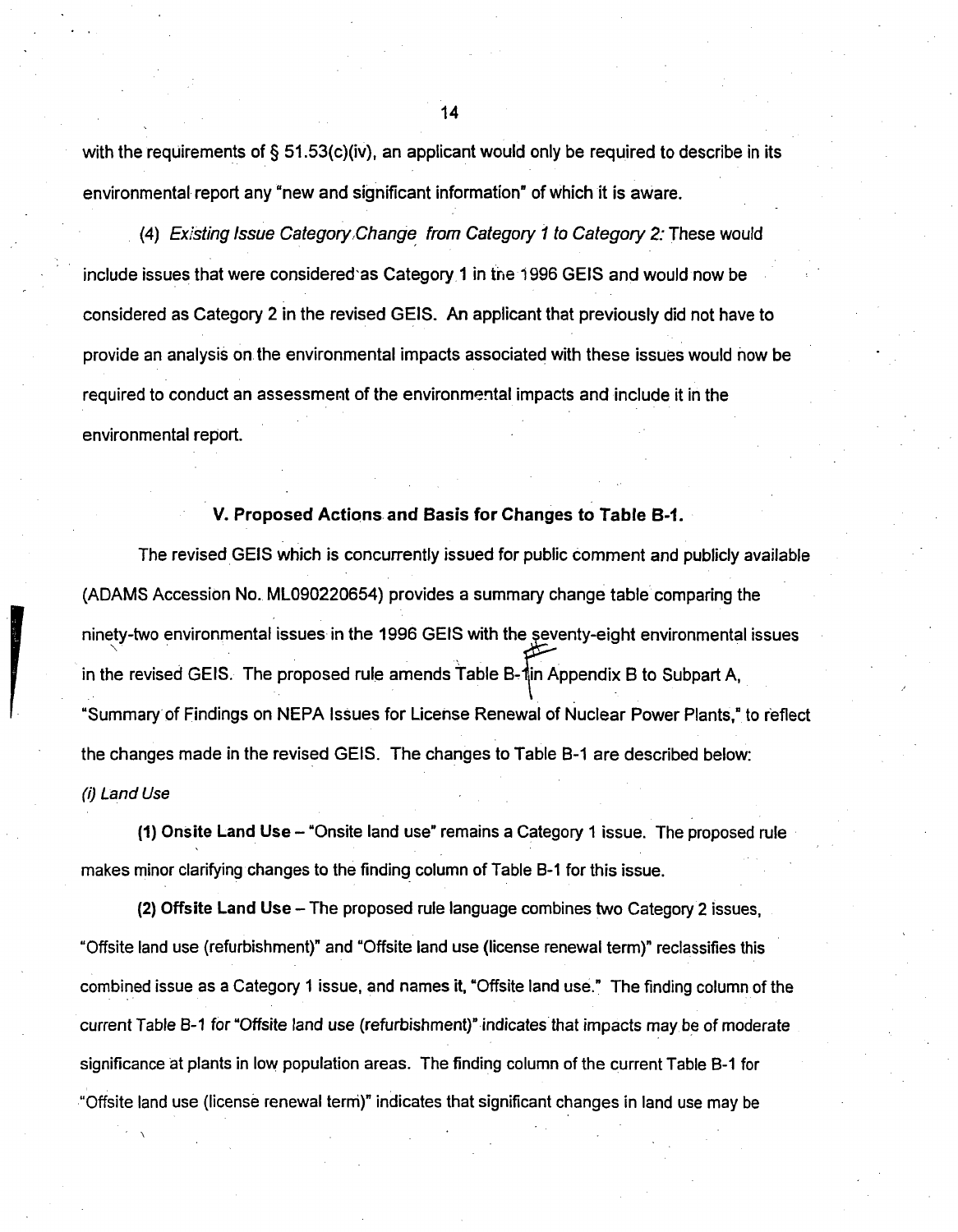given the similar nature and to streamline the review process. The proposed rule revises the finding column of Table B-1 accordingly. The second service of the second service of the service of the service of the

(59) Human Health Impact from Chemicals - The proposed rule adds a new Category **1** issue, "Human health impact from chemicals," to evaluate the potential impacts of chemical hazards to workers and chemical releases to the environment.

The evaluation addresses the potential impact of chemicals on human health resulting from normal operations of a nuclear power plant during the license renewal term. Impacts of chemical discharges to human health are considered to be small if the discharges of chemicals to water bodies are within effluent limitations designed to ensure protection of water quality and if ongoing discharges have not resulted in adverse effects on aquatic biota.

The disposal of essentially all of the hazardous chemicals used at nuclear power plants is regulated by Resource Conservation and Recovery Act or National Pollutant Discharge Elimination System (NPDES) permits, thereby minimizing adverse impacts to the environment and on workers and the public. It is anticipated that all plants would continue to operate in compliance with all applicable permits and that no mitigation measures beyond those implemented during the current license term would be warranted as a result of license renewal.

A review of the documents, as referenced in the GELS; operating monitoring reports; and consultations with utilities and regulatory agencies that were performed for the 1996 GELS, indicated that the effects of the discharge of chlorine and other biocides on water quality would be of small significance for all power plants. Small quantities of biocides are readily dissipated and/or chemically altered in the body of water receiving them, so significant cumulative impacts to water quality would not be expected. Major changes in the operation of the cooling system are, not expected during the license renewal term, so no change in the effects of biocide discharges on the quality of the receiving water is anticipated. Discharges of sanitary wastes and heavy metals are regulated by NPDES. Discharges that do not violate the permit limits are considered to be of small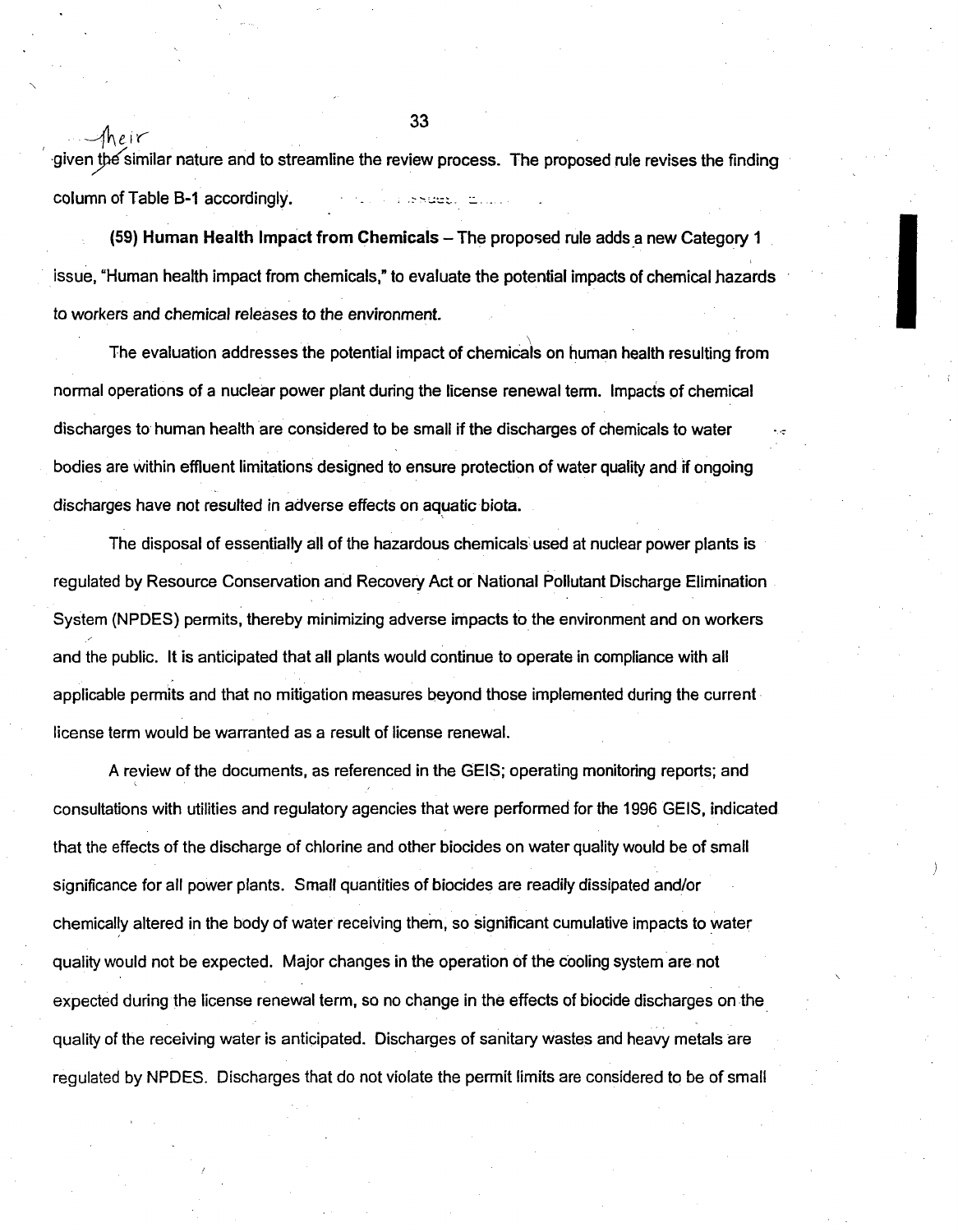of spent fuel and high-level waste;" it remains a Category 1 issue. The proposed rule summarizes the discussion in the Table B-1 finding column entry for this issue..

(76) Nonradiological Impacts of the Uranium Fuel Cycle - Nonradiological impacts of the uranium fu $\epsilon$ :  $\infty$ cle" remains a Category 1 issue. The proposed rule makes minor clarifying changes to the finding column of Table **B-1** for this issue.

(77) Transportation - "Transportation" remains a Category **1** issue. The proposed rule revises the Table B-1 finding column entry for this issue by retaining the significance level assigned to this environmental issue as applicable to the uranium fuel cycle. The specific technical discussion supporting these findings is retained in the GELS.

*(xiv) Termination of Nuclear Power Plant Operations and Decommissioning*

**(78)** Termination of Nuclear Power Plant Operations and Decommissioning - The proposed, rule combines one new Category **1** issue, "Termination of nuclear power plant operations" with six other Category 1 issues, "Radiation doses," "Waste management," "Air quality," "Water squality," "Ecological resources," and "Socioeconomic impacts," listed in the 1996 GEIS under the resource area, "Decommissioning" and names the combined issue, "Termination of plant operations and decommissioning." This combined issue is a Category 1 issue.

The 1996 GElS analysis indicates that the six decommissioning issues are expected to be small at all nuclear power plant sites. The new issue addresses the impacts from terminating nuclear power plant operations prior to plant decommissioning. Termination of nuclear power plant operations results in the cessation of activities necessary to maintain the reactor, as well as a significant reduction in plant workforce. It is assumed that termination of plant operations would not lead to the immediate decommissioning and dismantlement of the reactor or other power plant infrastructure.

These issues current environmental issues and the termination of nuclear power plant operations issue would be combined into one Category **1** issue to simplify and streamline the NRC review process. These issues are also addressed in the "2002 Generic Environmental Impact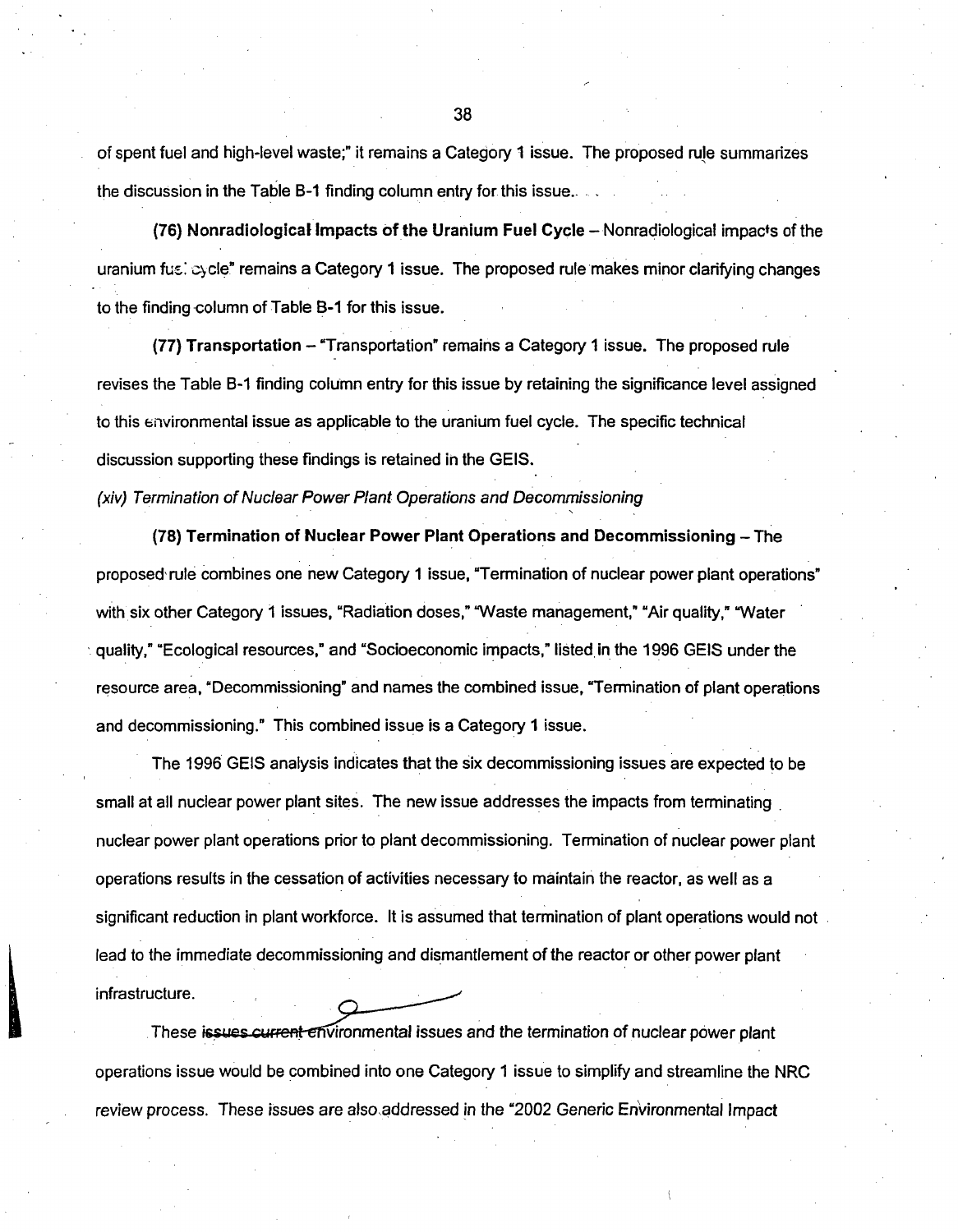include the information required in §  $51.53(c)(2)$ , but is not required to contain analyses of the ervironmental impacts of certain license renewal. issues identified as Category **1** (generically analyzed) issues in Appendix B to Subpart A of Part 51. The environmental report must contain analyses of the environmental impacts of the proposed action, including the impacts of refurbishment activities, if any, associated with license renewal and the impacts of operation during the renewal term, for those issues identified as Category 2 (plant specific analysis required) issues in Appendix B to Subpart A of Part 51 and musi include consideration of alternatives for reducing adverse impacts of Category 2 issues. In adaition, the environmental report must contain any new and significant information regarding the environmental impacts of license renewal of which the applicant is aware. The required analyses are listed in  $\S$ § 51.53(c)(3)(ii)(A) $\overline{P}$ ).

The proposed language for §§ 51.53(c)(3)(ii)(A), (B), and (E) consists of changes to conform to the proposed changes in Table B-1, which in turn, reflects the revised GELS. The NRC proposes to modify these paragraph to more accurately reflect the specific information needed in the environmental report that will help the NRC conduct the environmental review of the proposed action.

Section 51.53(c)(3)(ii)(A) is revised to incorporate the findings of the revised GElS andto require applicants to provide information in their environmental reports regarding water availability and competing water demands and related impacts on instream (aquatic) and riparian (terrestrial) communities.

Section 51.53(c)(3)(ii)(B) is revised to replace "heat shock" with "thermal changes" to reflect the proposed changes made in the revised Table B-1 as described earlier in this document under "(ix) Aquatic Resources," environmental impact issue, "(39) Thermal Impacts on Aquatic Organisms (Plants with Once-Through Cooling Systems or Cooling Ponds)."

Section 51.53(c)(3)(ii)(E) is revised to expressly include power plant continued operations within the scope of the impacts to be assessed by license renewal applicants. The paragraph is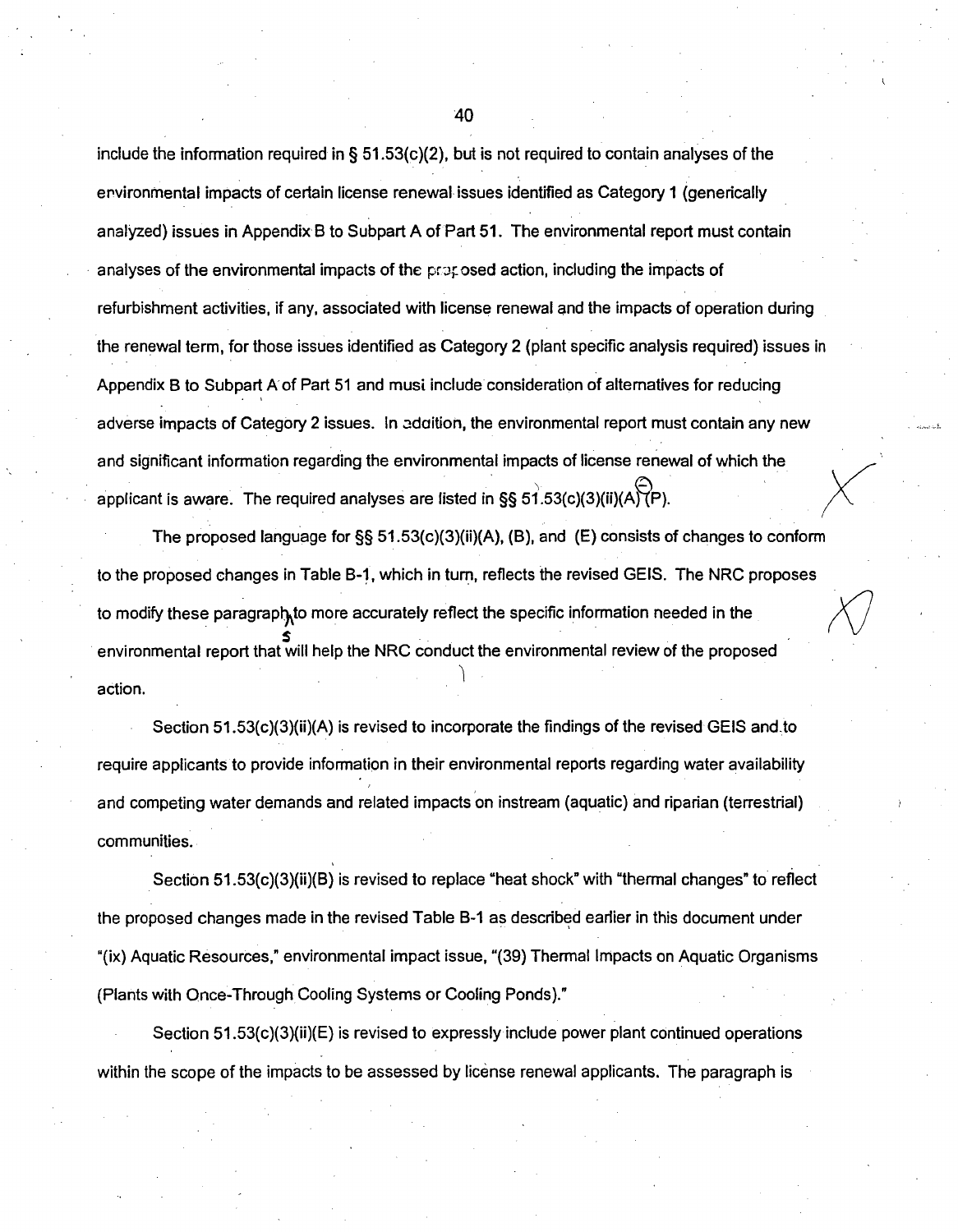the impact of the proposed action on local transportation during periods of license renewal refurbishment activities.

#### *Proposed § 51.53(c)(3)(ii)(K)*

The proposed language for  $\S 51.53(c)(3)(ii)(K)$  deletes the phrase, "or archaeological." This term is encompassed by the use of the term "historical," as defined in the proposed rule language under § 51.14, "Definitions."

### *Proposed § 51.53(c)(3)(ii)(N)*

The NRC proposes to add a new paragraph  $(c)(3)(ii)(N)$  in § 51.53 to conform with the proposed changes made in the revised Table B-1. A new Category 2 issue, "Minority and low-income populations" under resource area, "Environmental Justice" addresses the issue of determining the effects of nuclear plant operations and refurbishment on minority and low-income populations living in the vicinity of the plant. This issue is listed in the current Table B-1, but was not evaluated in the 1996 GEIS. The finding stated that: "The need for and the content of an analysis of environmental justice will be addressed in plant-specific reviews." Guidance for implementing E.O. No. 12898, "Federal Actions to Address Environmental Justice in Minority Populations and Low-Income Populations," (Section 1-101) (59 FR 7629) and dated February 16,1994 was not available before the completion of the 1996 GELS.

In A youst 2004 the Commission (ssuec) a pollog statement of Statements and the Treatment of Environmental Justice Matters in NRC Regulatory and Licensing Actions (69 FR 52040). "the NRC is committed to the general goals of E.O. 12898, it will strive to meet those goals through its normal and traditional NEPA review process." To accomplish these goals, NRC requires the assistance of applicants in identifying minority and low-income populations and communities residing in the vicinity of the nuclear power plant and determine if there would be any disproportionate and adverse human health and environmental impacts on these populations. The *NRC* will then assess The Information parall by the copplicant.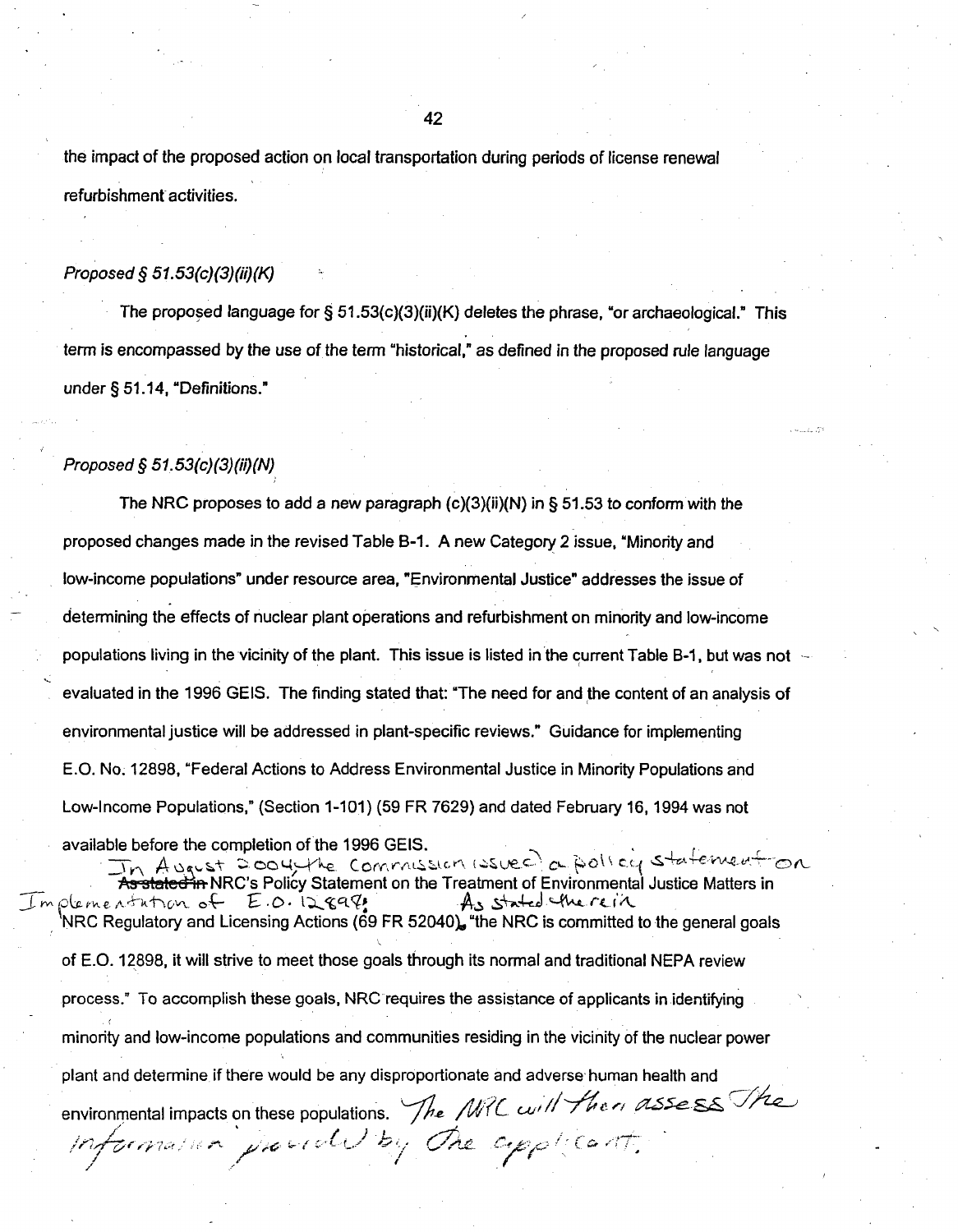# RESPONSE SHEET

TO: Annette Vietti-Cook, Secretary

FROM: COMMISSIONER SVINICKI

SUBJECT: SECY-09-0034 - PROPOSED RULEMAKING -ENVIRONMENTAL PROTECTION REGARDING THE UPDATE OF THE 1996 GENERIC ENVIRONMENTAL IMPACT STATEMENT FOR NUCLEAR POWER PLANT LICENSE RENEWAL

Approved XX Disapproved Abstain

Not Participating **\_**

COMMENTS: Below XX Attached None

Approved subject to the edits of Commissioner Lyons and the edits attached.

SIGNATURE

**DATE** 

Entered on "STARS" Yes  $\sqrt{}$  No  $\_$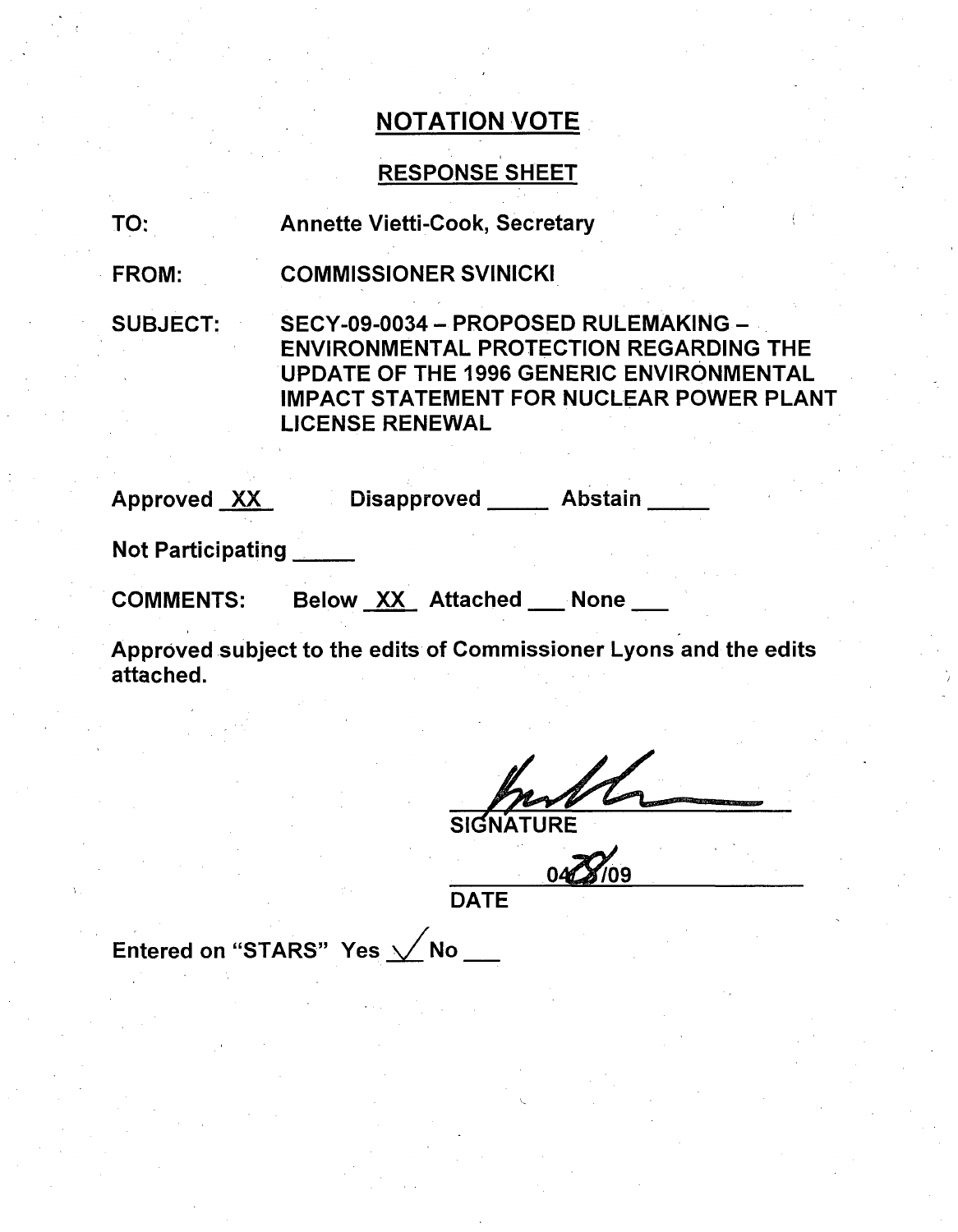resource. A large impact means that the environmental effects are clearly noticeable, and are sufficient to destabilize important attributes of the resource.

Table B-1 in Appendix B to Part 51, summarizes the findings of the analyses conducted for the 1996 **GElS.** Issues and processes common to all nuclear power plants having generic (i.e., the same or similar) environmental impacts are considered Category 1 issues. Category 2 issues are those issues that cannot be generically dispositioned and would require a plant-specific analysis to determine the level of impact.

The 1996 GEIS has been effective in focusing NRC resources on important environmental issues and increased the efficiency of the environmental review process. Currently, 51 nuclear units at 29 plant sites have received renewed licenses.

*Revised GElS*

The GElS revision evaluates the environmental issues and findings of the 1996 GElS. Lessons learned and knowledge gained during previous license renewal reviews provided a significant source of new information for this assessment. Public comments on previous plant-specific license renewal reviews were analyzed to assess the existing environmental issues and identify new ones. The purpose of this evaluation was to determine if the findings presented in the 1996 GEIS remain valid. In doing so, the NRC considered the need to modify, add to, or delete any of the 92 environmental issues in the 1996 GEIS. After this evaluation, the staff carried forward 78 impact issues for detailed consideration in this GElS revision. Fifty-eight of these issues were determined to be Category **1** and would not require additional plant-specific analysis. Of the remaining twenty issues, nineteen were determined to be Category 2 and one remained uncategorized. No environmental issues identified in Table B-I and in the 1996 GElS were eliminated, but several were combined or regrouped according to similarities.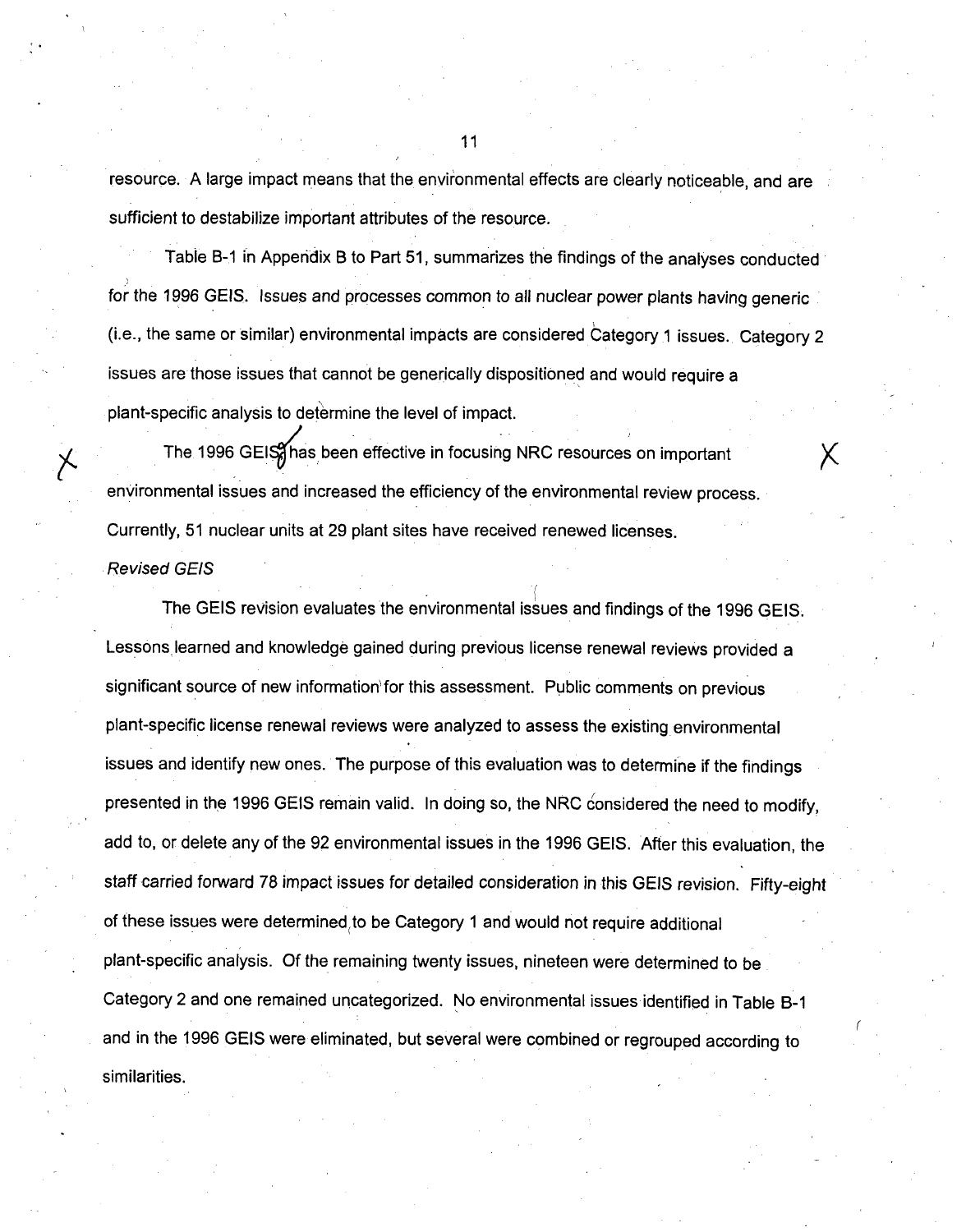contaminants on aquatic organisms;" it remains a Category 1 issue. The proposed rule makes .clarifying changes to the finding column of Table B-1 for this issue.

(43) Exposure of Aquatic Organisms to Radionuclides - The proposed rule adds a new Category 1 issue, "Exposure of Aquatic Organisms to Radionuclides," to evaluate the potential impact of radionuclide discharges upon aquatic organisms. This issue has been raised by members of the public as well as Federal and State agencies during the license renewal process for various plants.

The revised GElS evaluates the potential impact of radionuclides on aquatic organisms at nuclear power plants from continued operations during the license renewal term. A radiological assessment was performed using effluent release data from 15 NRC-licensed nuclear power plants chosen based on having a range of radionuclide concentrations in environmental media. Site-specific radionuclide concentrations in water and sediments, as reported in the plant's radioactive effluent and environmental monitoring reports, were used in the calculations. The data is representative of boiling water reactors and pressurized water reactors. The calculated radiation dose rates to aquatic biota were compared against radiation acceptable radiation safety guidelines issued by the U.S. Department of Energy, the International Atomic Energy Agency, the National Council of Radiation Protection and Measurement, and the International Commission on Radiological Protection. The NRC concludes that the impact of radionuclides on aquatic biota from past and current operations would be small for all nuclear power plants, and would not be expected to change appreciably during the license renewal term.

(44) Effects of Dredging on Aquatic Organisms - The proposed rule adds a new Category 1 issue, "Effects of dredging on aquatic organisms," to evaluate the impacts of dredging on aquatic organisms. Licensees conduct dredging to maintain intake and discharge structures at nuclear power plant facilities and in some cases, to maintain barge slips. Dredging may disturbe or remove benthic communities. In general, maintenance dredging for nuclear power plant operations would occur infrequently, would be of relatively short duration, and would affect relatively small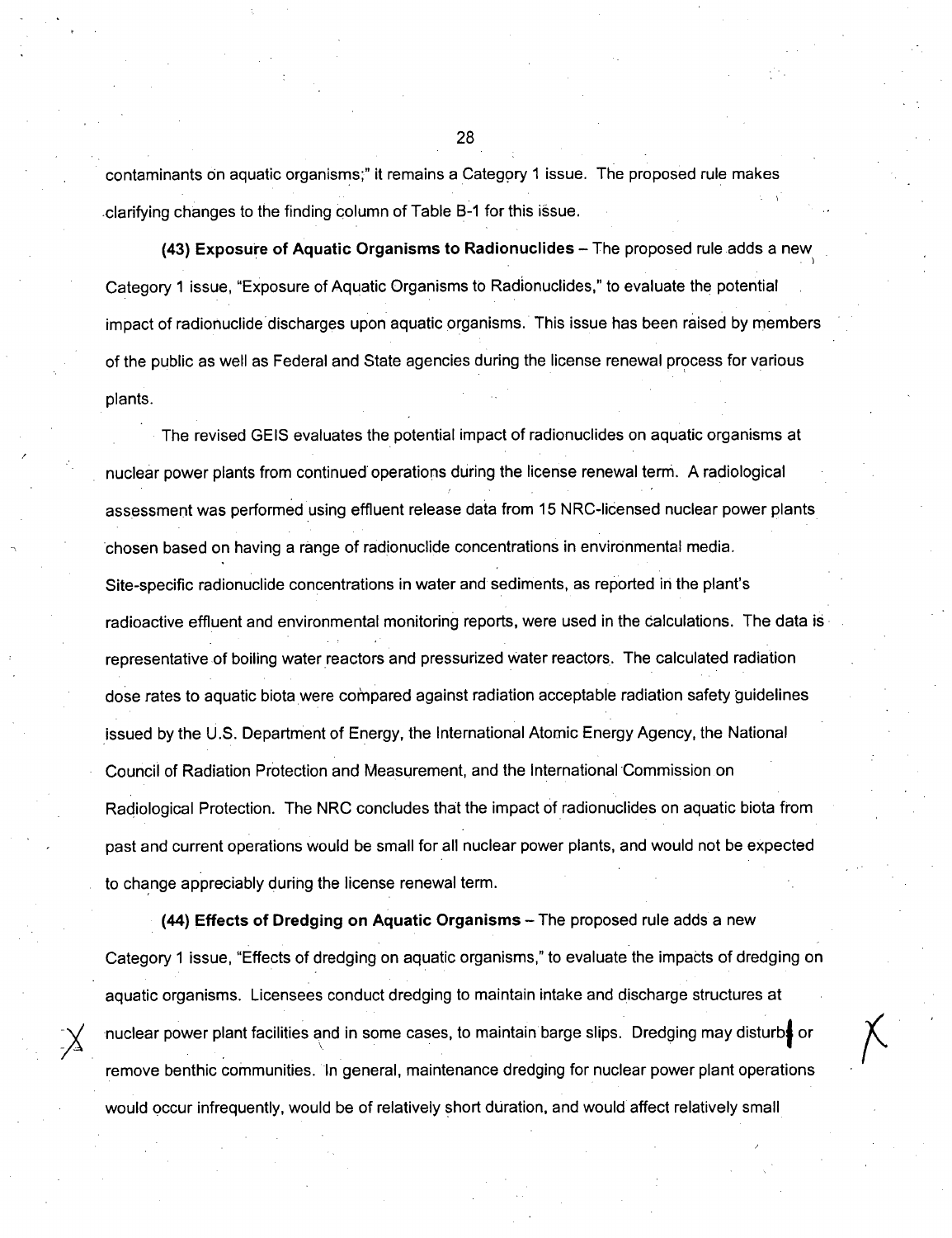the impact of the proposed action on local transportation during periods of license renewal refurbishment activities.

#### *Proposed* § *51.53(c)(3)(ii)(K)*

The proposed language for §  $51.53(c)(3)(ii)(K)$  deletes the phrase, "or archaeological." This term is encompassed by the use of the term "historical," as defined in the proposed rule language under § 51.14, "Definitions."

#### *Proposed* § *51.53(c)(3)(ii)(N)*

The NRC proposes to add a new paragraph  $(c)(3)(ii)(N)$  in § 51.53 to conform with the proposed changes made in the revised Table B-1. A new Category 2 issue, "Minority and low-income populations" under resource area, "Environmental Justice" addresses the issue of determining the effects of nuclear plant operations and refurbishment on minority and low-income populations living in the vicinity of the plant. This issue is listed in the current Table B-1, but was not evaluated in the 1996 GElS. The finding stated that: "The need for and the content of an analysis of environmental justice will be addressed in plant-specific reviews." Guidance for implementing E.O. No. 12898, "Federal Actions to Address Environmental Justice in Minority Populations and Low-Income Populations," (Section 1-101) (59 FR 7629) and dated February 16, 1994 was not available before the completion of the 1996 GELS.

As stated in NRC's Policy Statement on the Treatment of Environmental Justice Matters in NRC Regulatory and Licensing Actions (69 FR 52040), "the NRC is committed to the general goals of E.O. 12898, it will strive to meet those goals through its normal and traditional NEPA review process." To accomplish these goals, NRC requires the assistance of applicants in identifying minority and low-income populations and communities residing in the vicinity of the nuclear power plant and determine if there would be any disproportionate and adverse human health and environmental impacts on these populations.